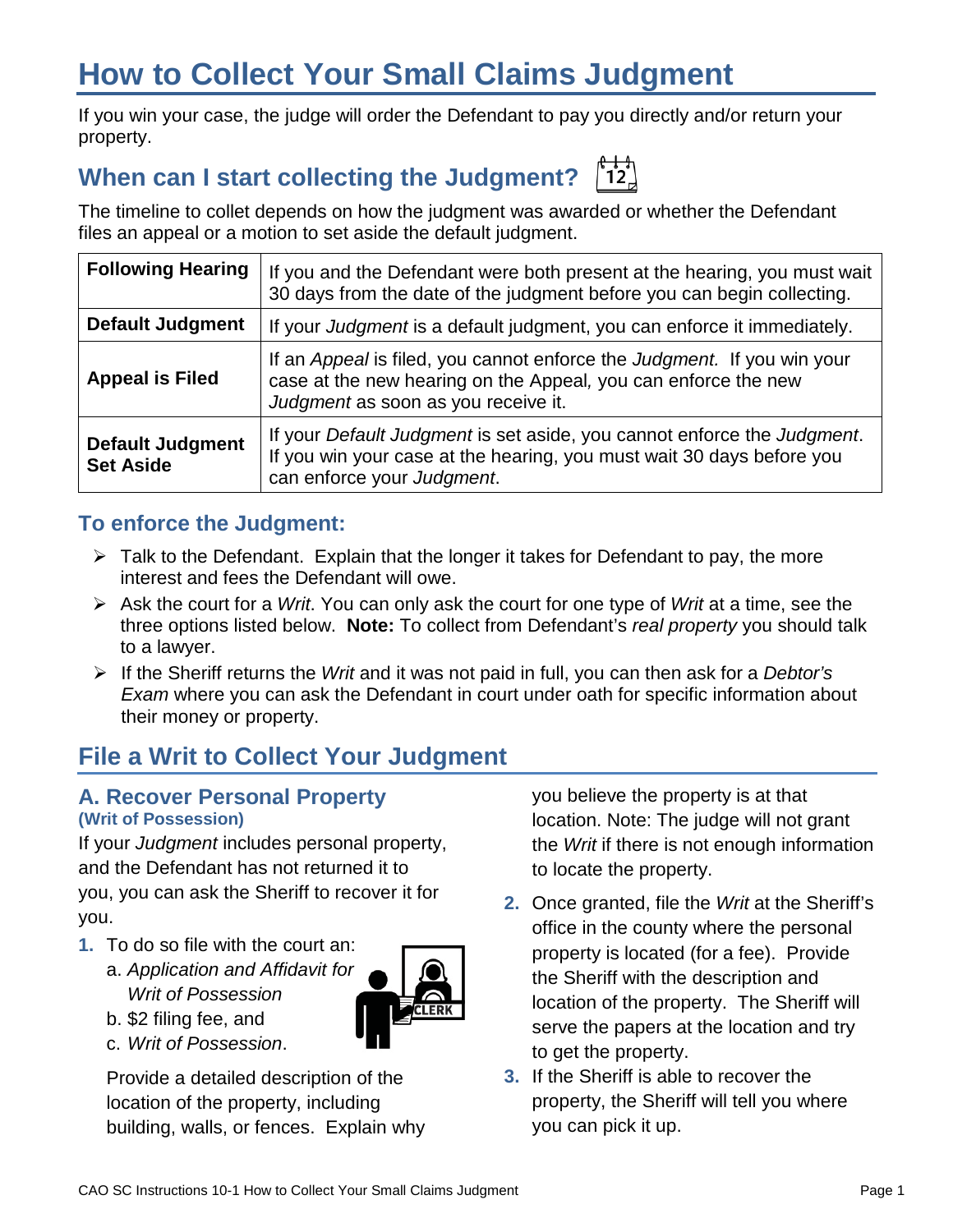## **B. Recover Money by Garnishing Wages (Writ of Continuing Garnishment)**

For a wage garnishment, the Defendant's employer withholds part of the Defendant's paycheck and pays the money to the Sheriff, who then pays the money to you.

- **1.** To garnish wages file with the court an:
	- a. *Application and Affidavit for Writ of Continuing Garnishment*
	- b. \$2 filing fee, and a
	- c. *Writ of Continuing Garnishment.*
- **2.** Once granted, file the *Writ* at the Sheriff's office in the county where the Defendant's employer is located (for a fee). Provide the Sheriff with the name and address of the Defendant's employer.
- **3.** The Sheriff will serve the papers on the Defendant and the Defendant's employer.
- **4.** The Sheriff will give you the money received from the employer unless a *Claim of Exemption* is filed (see *Claim of Exemption* on Page 2).

## **C. Recover Money by Seizing Personal Property (Writ of Execution)**



Personal property (anything other than houses, land, or buildings) can be seized by the Sheriff to be sold to pay you. You can collect from sources of money, i.e. bank

accounts or cash registers. You can also

ask the Sheriff to seize vehicles, tools, appliances, or equipment to sell them at auction.

#### **Check for loans, liens, or other interests on the property.**

Any loans, liens, or other interests on the property may have to be paid off before you can receive any funds from the auctioned item.

**Note:** You must try to find out if someone else has an interest in the property and give the Sheriff their name and address. You can check with the Secretary of State's Office for liens or security interest. For vehicles, check with the county motor vehicle department for liens or loans.

#### **To seize personal property:**

- **1.** File with the court an:
	- a. *Application and Affidavit for Writ of Execution*
	- b. \$2 filing fee and a
	- c. *Writ of Execution*.
- **2.** Once granted, take the *Writ* to the Sheriff's office in the county where the personal property is located (for a fee). Provide the Sheriff with the description and location of the property. If someone other than the Defendant has the property, provide their name and address.

The Sheriff will serve the papers on the Defendant, the person who has the property (if different), and anyone who has an interest in the property. The Sheriff will try to collect money and seize property to sell to pay you unless a *Claim of Exemption* is filed.